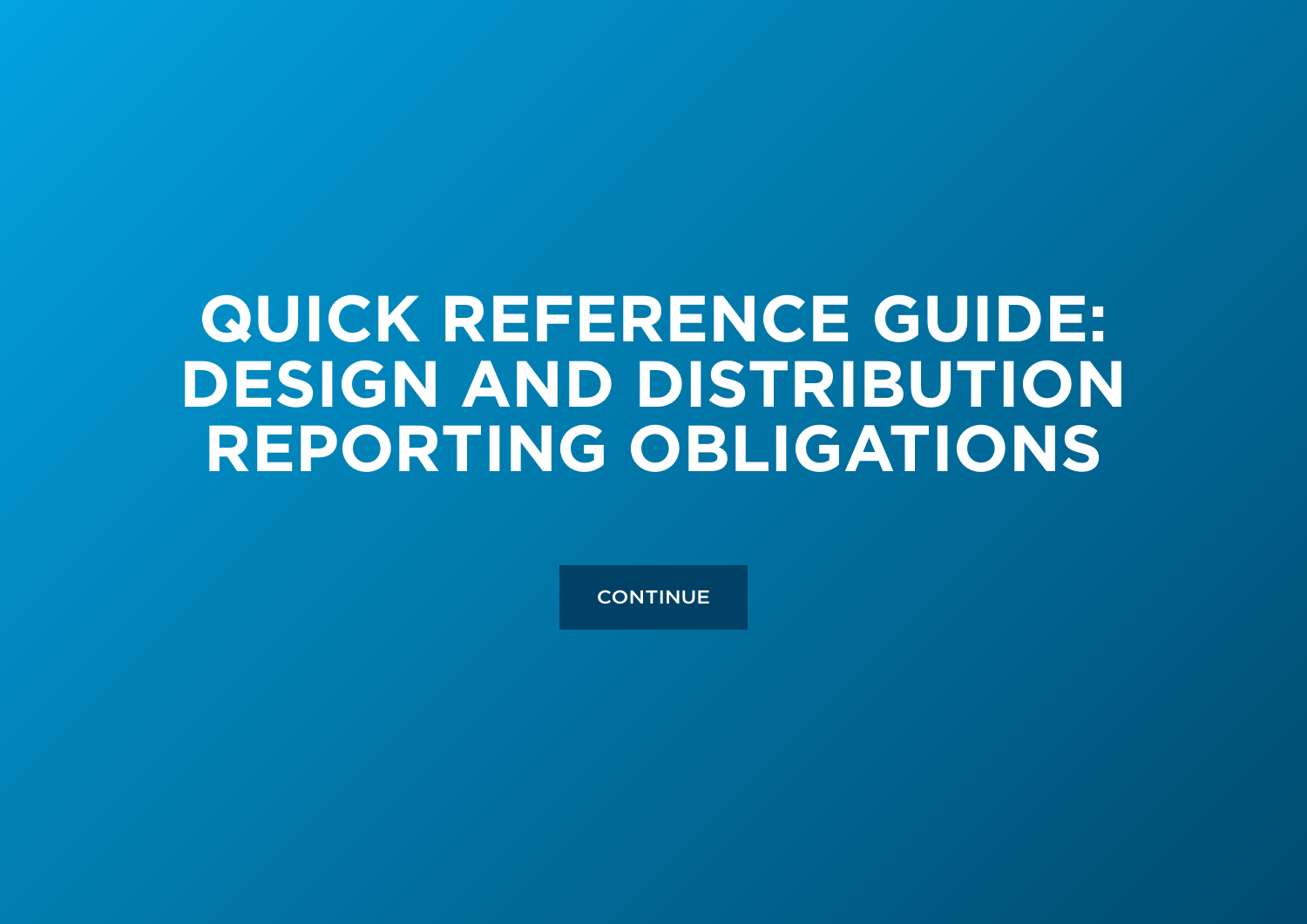

## INTRO

Design and Distribution Obligations (DDO) commence 5 October 2021. This guide advises how regulated persons can provide any information to ANZ as required under DDO or within ANZ's Target Market Determinations (TMDs).

Under DDO, "regulated persons" who engage in retail product distribution conduct are required to report certain information to ANZ. This information may include:

- information on complaints received in relation to ANZ products or their distribution
- details of any significant dealings not consistent with the target market determination
- any regulator feedback that has been received
- any other data or information that is required by ANZ as set out in the relevant product's TMD.

This information allows ANZ to regularly review our TMDs to ensure that they remain appropriate.

**If you have questions that are not covered by this guide, please speak to your ANZ Relationship Manager or Business Development Manager, alternatively you can contact DDO@anz.com.**

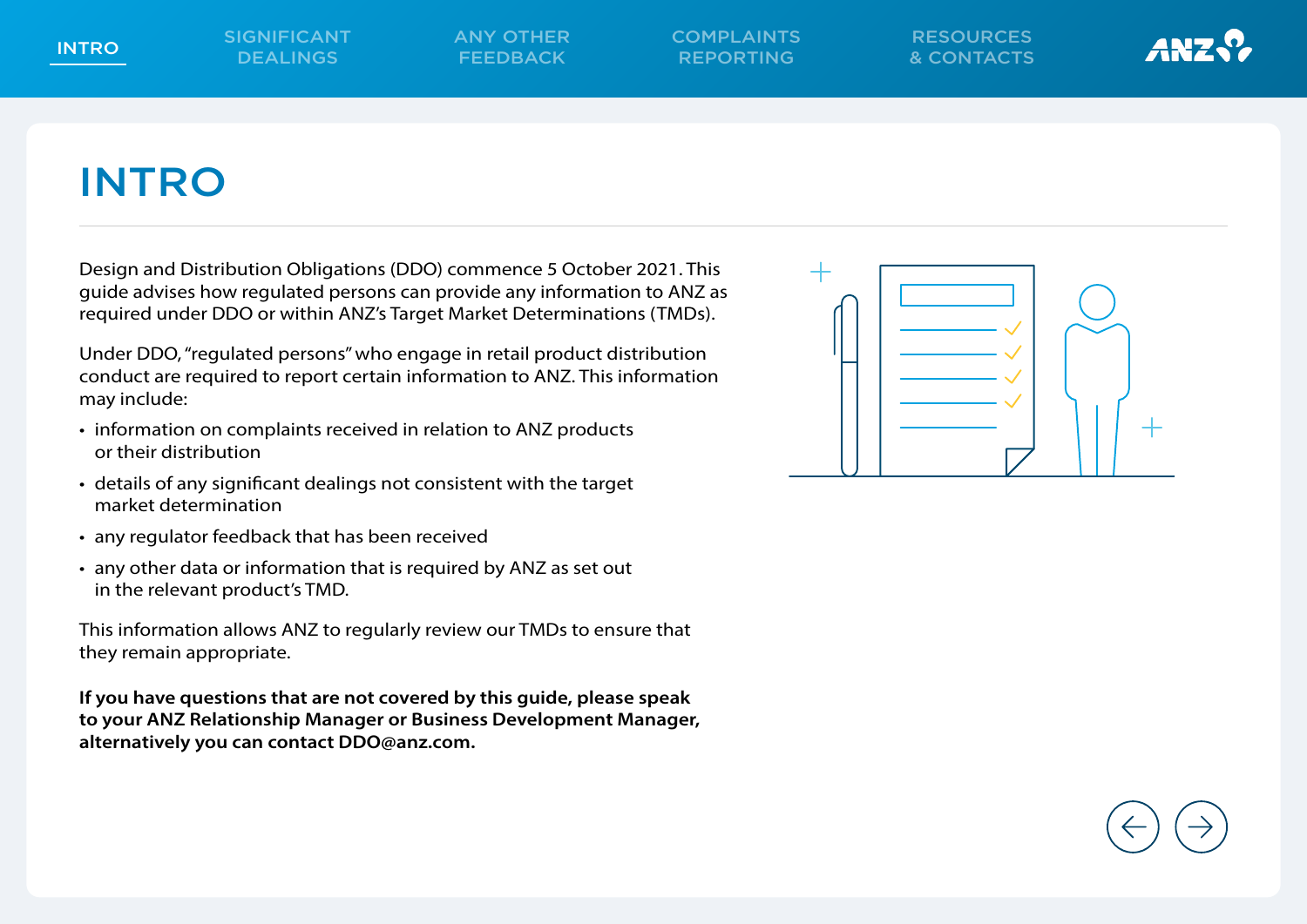**Business name** 

egulated Person

 $\checkmark$ 

ABN

vith ANZ

Distributor (i.e. Regulated Person)

RESOURCES & CONTACTS



not consistent with the TMD.)

## SIGNIFICANT DEALINGS

A significant dealing report is intended to capture significant distribution of a product that is not consistent with its TMD.

Significant dealings relating to ANZ products must be notified to ANZ as soon as practicable and in any case within 10 business days of becoming aware of the significant dealing or as otherwise provided in the TMD.

You'll be able to report any instances of a significant dealing to ANZ from 5 October 2021.

**When providing ANZ with significant dealings data, you must provide the following:**

- date(s) the significant dealing occurred;
- description of the significant dealing and why it is not consistent with the TMD;
- why the dealing is significant;
- how the significant dealing was identified; and
- what steps, if any, have been, or will be, taken in relation to the significant dealing.

To submit a notification of a significant dealing, complete the 'significant dealing' [online form](http://www.anz.com/ddo-reporting) on our website. Upon lodging, a confirmation screen will be displayed with a receipt number. A member of our team will be in touch should any further information be required.

|                                                                                                                                                                                                                                                          | <b>Significant Dealing Details</b>                                                                  |                                                                                                   |    |  |
|----------------------------------------------------------------------------------------------------------------------------------------------------------------------------------------------------------------------------------------------------------|-----------------------------------------------------------------------------------------------------|---------------------------------------------------------------------------------------------------|----|--|
|                                                                                                                                                                                                                                                          | Product type                                                                                        | $\checkmark$                                                                                      |    |  |
|                                                                                                                                                                                                                                                          | Product name                                                                                        |                                                                                                   |    |  |
| <b>ANZ</b><br>Submit Notification of a Significant Dealing<br>not consistent with the Target Market<br>Determination (TMD)<br>Note: All fields are mandatory<br>Individual Submitting this Notification<br>Full name:<br>$F$ -mail:<br>E-mail (confirm): | Select date range<br>Date range<br>The date range during which the<br>significant dealing occurred) |                                                                                                   |    |  |
|                                                                                                                                                                                                                                                          |                                                                                                     | Description (Describe the significant dealing,<br>including why it is not consistent with the TMI |    |  |
|                                                                                                                                                                                                                                                          |                                                                                                     |                                                                                                   |    |  |
|                                                                                                                                                                                                                                                          |                                                                                                     |                                                                                                   | i. |  |
|                                                                                                                                                                                                                                                          | considered significant)                                                                             | Why significant (Describe why the dealing is                                                      |    |  |
| I am authorized to submit this<br>Significant Dealing on behalf of the                                                                                                                                                                                   |                                                                                                     |                                                                                                   |    |  |

Regulated Person listed below Identification (Describe how the significant dealina was identified)

| has an agreement | Steps taken/to be taken (Describe the steps<br>have been taken to date / are planned to be<br>taken in relation to the significant dealing.) |
|------------------|----------------------------------------------------------------------------------------------------------------------------------------------|



**It's important that you ensure no customer identifying information is included in these reports before submitting to ANZ.**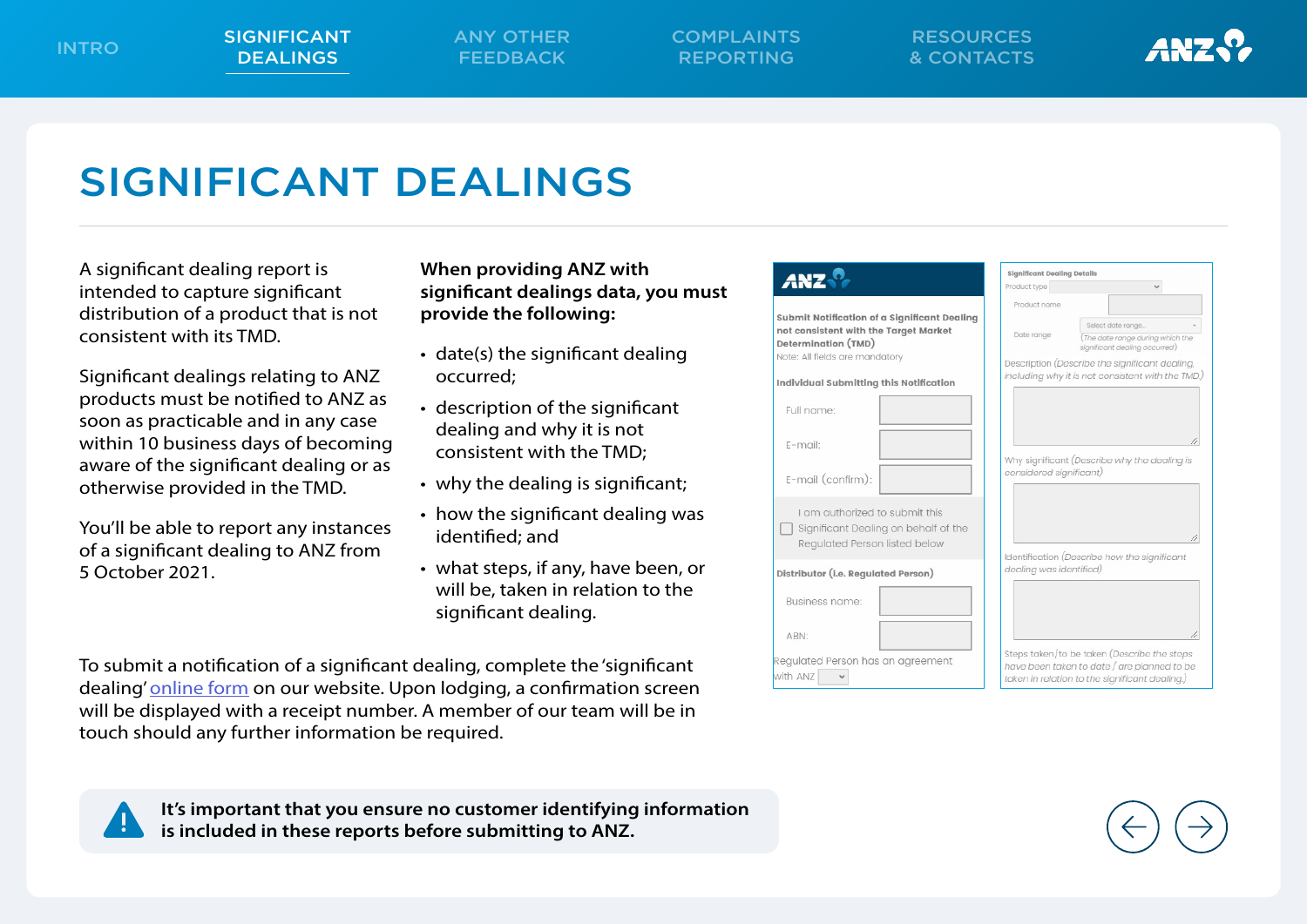ANY OTHER **FEEDBACK** 

COMPLAINTS REPORTING

RESOURCES & CONTACTS



## ANY OTHER FEEDBACK

Like significant dealings, you will be able to provide us with any other feedback that you might have including any regulator or consumer group feedback received that relates to the suitability of an ANZ product or its distribution.

Should you wish to provide ANZ with any other data that you consider to be required under DDO, you can do so via the 'Other data' form [here.](http://www.anz.com/ddo-reporting)

- Please provide a description of any data that has been provided in the relevant free text field.
- Upon lodging, a confirmation screen will be displayed with a receipt number.

| <b>ANZ</b>                                                                                      | Product name                                                                                             |
|-------------------------------------------------------------------------------------------------|----------------------------------------------------------------------------------------------------------|
| dvise ANZ of Other Information as<br>pecified in the TMD<br>ote: All fields are mandatory       | Report type<br>$\checkmark$<br>Message (Message to ANZ with details as<br>requested in the TMD.)         |
| dividual Submitting this Notification                                                           |                                                                                                          |
| Full name:                                                                                      |                                                                                                          |
| E-mail:                                                                                         |                                                                                                          |
| E-mail (confirm):                                                                               | I confirm that this submission has<br>been checked for any personal<br>information and that any personal |
| I am authorized to submit this<br>information on behalf of the<br>Regulated Person listed below | information has been removed.                                                                            |
| istributor (i.e. Regulated Person)                                                              | I'm not a robot                                                                                          |
| <b>Business name:</b>                                                                           | <b>reCAPTCHA</b>                                                                                         |
| ABN:                                                                                            | Privacy * Terma                                                                                          |
| equlated Person has an agreement<br>th ANZ                                                      | Submit                                                                                                   |
| ubmission Details                                                                               |                                                                                                          |

**If you require any further assistance, please contact your ANZ Relationship Manager or ANZ Business Development Manager, alternatively you can contact [DDO@ANZ.com](mailto:%22DDO%40anz.com%22%20%3CDDO%40ANZ.com%3E?subject=)**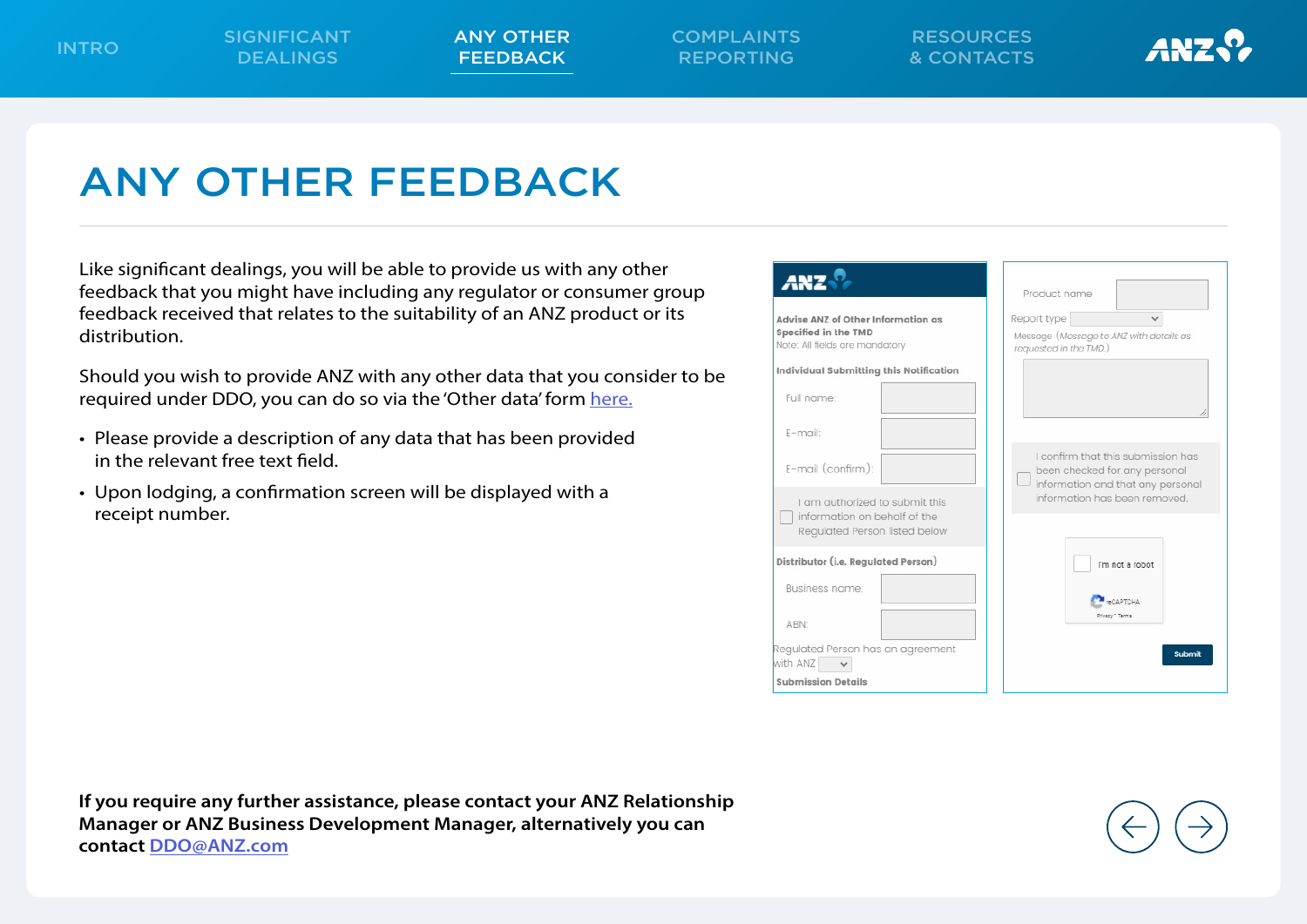ANY OTHER FEEDBACK

COMPLAINTS REPORTING

RESOURCES & CONTACTS



### COMPLAINTS REPORTING HOW TO SUBMIT

Regulated persons must provide complaints information to ANZ periodically as outlined in the TMDs. Complaint information is to be provided to ANZ no later than 10 business days after the relevant reporting period (or as otherwise provided in the TMD).

These reports should include a summary of the number of complaints received, the substance of those complaints and any general feedback relating to the product or its performance. All personal customer information should be removed from the report.

This periodic DDO complaint reporting obligation is separate to ANZ's complaint management and internal dispute resolution requirements. If a customer wishes to make a complaint, the customer should be [referred to ANZ.](https://www.anz.com.au/support/contact-us/complaints/)

[Click here](https://www.anz.com.au/support/rates-fees-terms/target-market-determinations/ddo-reporting/) to submit your periodic complaints report or to access our periodic complaints reporting excel template. For any assistance you can contact [DDO@anz.com](mailto:DDO%40anz.com?subject=).



**It's important that you ensure no customer identifying information is included.** 

### **ANZ.**

### **Complaints Reporting**

Provide complaints information as outlined in the TMD. Complaints information is to be provided to ANZ no later than 10 business days of the relevant reporting period or as otherwise provided in the TMD.

Note: Complaints information reporting templates can be found here. All fields are mandatory.

| Individual Submitting this Report                                                         |
|-------------------------------------------------------------------------------------------|
| Full name:                                                                                |
| $F$ -mail:                                                                                |
| E-mail (confirm):                                                                         |
| I am authorized to submit<br>Complaints on behalf of the<br>Regulated Person listed below |

**1.** Enter your details. **2.** Select the relevant product(s) and reporting period, upload the completed complaints file and submit.

### You only need to submit one complaint report covering all relevant products.

| <b>Submission Details</b><br>Select the products for which you have complaint information to report.<br>You do not need to report to us if you have not received any complaints in the reporting period. |                           |  |
|----------------------------------------------------------------------------------------------------------------------------------------------------------------------------------------------------------|---------------------------|--|
| Home Loans                                                                                                                                                                                               | <b>No</b>                 |  |
| <b>Bank Accounts</b>                                                                                                                                                                                     | N <sub>O</sub>            |  |
| <b>Business Accounts</b>                                                                                                                                                                                 | <b>No</b>                 |  |
| Business Loans and Overdrafts                                                                                                                                                                            | <b>No</b><br>$\checkmark$ |  |
| Credit Cards / Personal Lending and Overdrafts                                                                                                                                                           | <b>No</b><br>$\checkmark$ |  |
| <b>ANZ Capital Notes</b>                                                                                                                                                                                 | <b>No</b><br>$\checkmark$ |  |
| $\vee$ (ANZ has set the reporting period to<br>Reporting period:<br>quarterly except for ANZ Capital Notes, please refer to the TMD)                                                                     |                           |  |

### **You do not need to report to us if you have not received any complaints in the reporting period.**

**3.** A receipt acknowledgement will be displayed.

| <b>Complaints Reporting - Submitted</b>                                                                                                                               |  |
|-----------------------------------------------------------------------------------------------------------------------------------------------------------------------|--|
| Your complaints report has been received by ANZ. Please take note of the receipt<br>number below for reference should there be any queries regarding your submission. |  |
| Receipt number: R_3rFWzqQIB23IQUI<br>Date submitted: 9 Feb 2022                                                                                                       |  |